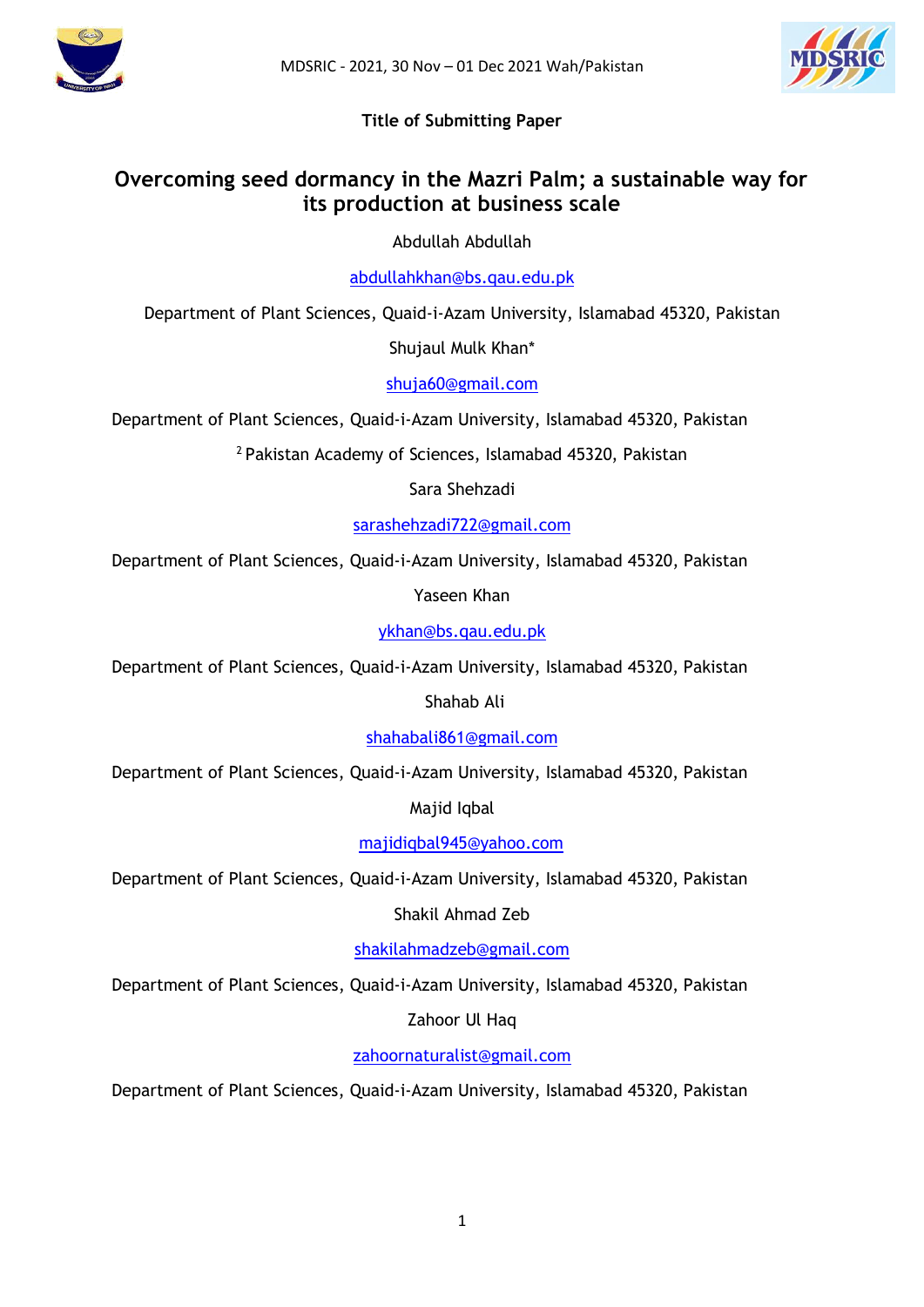



#### **ABSTRACT**

#### **Introduction**

Mazri Palm {(*Nannorrhops ritchieana* (Griff) Aitch.)} is an economic plant species distributed in Pakistan, Afghanistan, Iran and Saudi Arabia. More than 30 products are prepared from its leaves. Seed dormancy for long period is one of the core hurdles in its larger-scale propagation and production.

#### **Materials and Methods**

In the current study, we aimed to overcome seed dormancy in Mazri palm via chemical scarification methods. Experimental trials were carried out in the glasshouse of the Botanical Garden, Quaid-i-Azam University Islamabad, Pakistan. We immersed Mazri seeds in 5%, 10% and 15% concentrated sulfuric and nitric acid solutions for 6, 12,18 and 24 hours to break down the exocarp of Mazri seeds. Ten replicates were taken for each treatment using a Completely Randomized Block Design. Germination data were recorded daily.

#### **Results**

Seeds treated with 10% sulfuric and 5% Nitric acid for 12 and 18 hours, individually, showed a significant increase in germination. Seeds treated with 15% H2SO4 and HNO3 reported the lowest rate of germination of 30  $\&$  40 % respectively. This means that an increase in acid concentration probably destroys seed embryos that's why very few seeds germinated. We have also observed a direct increase in germination percentage with an increase in temperature and moisture contents.

#### **Conclusion**

Based on our experimentations and observations we elucidate that the species has morphophysiological dormancy that can be overcome through chemical scarification techniques followed by suitable environmental conditions to meet our aim of conservation and propagation.

**Keywords:** germination, morphophysiological dormancy, Sulfuric acid, Nitric acid, embryo

#### **1. INTRODUCTION**

*Nannorrhops ritchieana* is a shrubby palm that is native to Pakistan, Afghanistan, Iran, Oman and Saudi Arabia [1]. In southern Europe and southern and subtropical parts of America, it is grown as ornamental [2]. Usually, the height of this species ranges from 3-5meters. The leaves and stems of this species are an incredible source of mats, baskets, house roofing and many other handicrafts [3;4]. Leaves alone are used to construct and weave ropes, trays, brooms, hats, sandals, storage boxes for grains, prayer mats, baskets [5-6], seeds are used for rosaries [7] and the fruits are an edible and rich source of nutrients. The species is considered an important source of livelihood and income in the region [4].

Road construction and rapid spread in the population are the major threats that collapse its population. The species' longlife cycle is another challenge for its conservation and propagation. It takes around 3-4 years to produce first leaves, second, the individuals take 7-12 years to reach the juvenile stage. The plant takes 23-40 years to reach the reproductive stage and start fruits. Wild populations were mostly represented by older plants whereas juvenile and seedling were very less in number. It shows that in the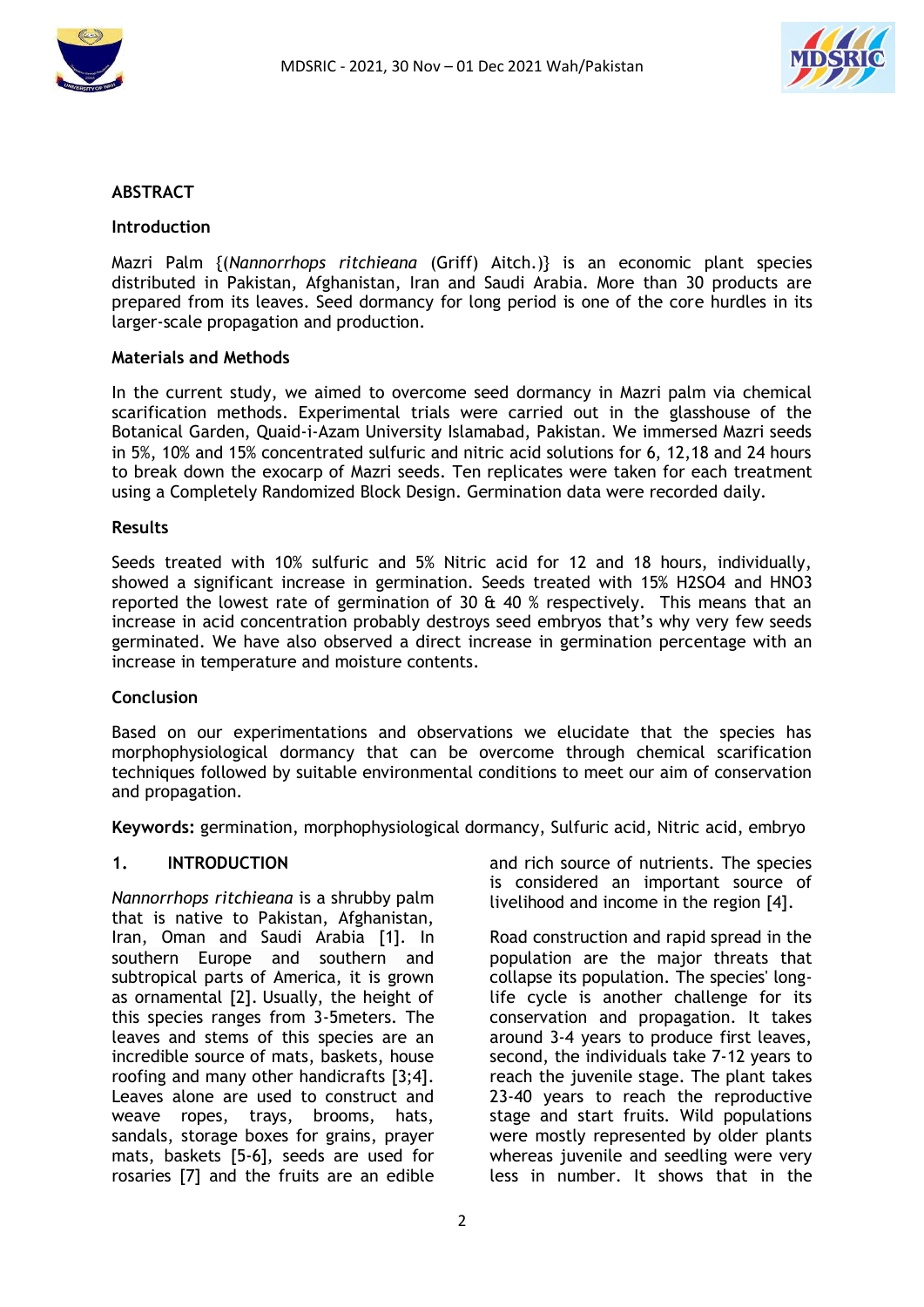



coming future it will be very challenging for juveniles and seedlings to cover the gap of old individuals [8].

Seed dormancy is another challenge that collapses and restricts its population from propagation. Palm flora usually exhibits a unique germination process, seed structure and seedling morphology [9] make exploring their germination challenging and interesting [10]. In addition, most palm species depend on sexual propagation and are represented by slow and irregular types of germination [11].

According to Baskin and Baskin [12] palm species have morphophysiological (underdeveloped embryo, hard seed coat and take a long time to germinate) or morphological dormancy (ones that do not have morphophysiological dormancy). The objective of this study is to assess the impact of the application of superacids such as Sulfuric acid (H2SO4) and Nitric Acids (HNO3) on Mazri Palm Seed germination.

#### **2. Materials and Methods**

## **2.1 Seed collection**

Nannorrhops ritchieana (Mazri Palm) fruits were collected from wild individuals in Dera Ismail Khan (Fig.1) Fruits were taken to the ecology and conservation Lab Quaid-i-Azam university and stored at room temperature for 25 days. After 25 days the exocarp was removed carefully without triggering harm, so as not to impede seed germination vigor and potential [13] and stored in polythene bags.



Fig.1. An old Mazri Palm from which fruits were collected

#### **2.2 Acid scarification**

The germination of Mazri seeds as affected via immersing at different concentrations of HNO3 and H2SO4 (5%, 10% and 15%) and durations (6,12,18,24 hours) were assessed. Each treatment comprised of placing 10 seeds replicates in 50ml flasks with 10ml of HNO3 and H2SO4 solutions. After immersion acid solutions were removed with a syringe and seeds were washed out with tap water. After washing seeds were spread on Whatman filter paper to dry them.

## **2.3 Experimental Design**

Experimental trials were carried out in the glasshouse of the Botanical Garden, Quaid-i-Azam University Islamabad, Pakistan in 2018 (March to October). Ten replicates were taken for each treatment using a Completely Randomized Block Design. Seeds were then grown in plastic bags with a size of 3x6 inches (Fig.4) All pots were irrigated at regular intervals of 2 days and properly maintained.

The observation of germination data was recorded after 40 days on daily basis. Estimation of percentage germination was done following [14].

$$
\% \, Germanian = \frac{No. \, of \, Seeds \, Germinated}{Total \, Seeds \, Incubated} \, x100
$$

The germination data were statistically assessed via Microsoft excel.

## **3. Results and Discussion**

#### **3.1 Scarification with Sulfuric acid**

Pre-sowing treatments with various concentrations of Nitric acid and Sulfuric acid for different time intervals affect Mazri Palm seed germination. In the case of Sulfuric acid highest number of seeds were germinated in 10% solution immersed for 12 hours. On the other hand, the lowest germination percentage (40%) was observed in control, and seeds were treated with 15% Sulfuric acid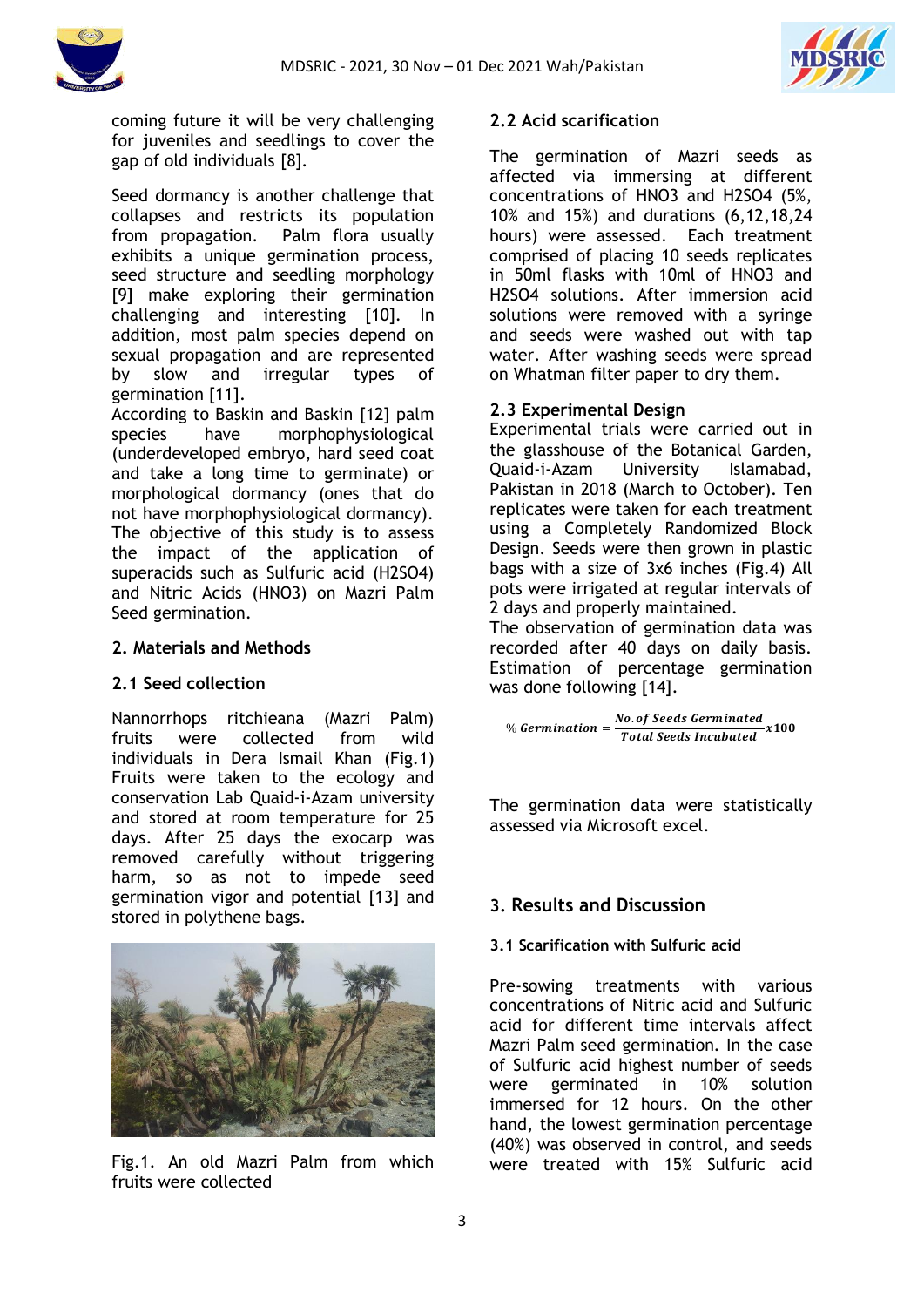



concentration for 12, 18 and 24 hours as shown in Figure (Fig.2).

All these treatments significantly vary from each other. The germination percentage increased up to 10% sulfuric acid concentration and 12 hours immersion time but as concentration increased up to 15% a significant decrease was observed in seed gemination irrespective of immersion time (Fig.2). Results of the current study are in close coherence to the results of [15-18]. These results indicate that the seed coat of Mazri seed creating the problem of impermeability to oxygen and water which delay its germination. This means that an increase in acid concentration probably destroys seed embryos that's why very few seeds germinated in 15% Sulfuric acid concentration.



#### Fig.2. Seed Germination in Sulfuric acid treatment

#### **3.2 Scarification with Nitric acid**

Nitric acids are known to assist in dormancy mitigation by breaking the seed coat. Mazri Palm seed germination was significantly affected with various concentrations of Nitric acid. The highest number of seeds (80%) were germinated in 5% nitric acid treatment for 18 hours (Fig.3). The lowest germination (30%) was observed in control followed by seeds treated with 15% nitric acids for different times intervals (Fig.3). The germination percentage increased on 5% concentration and 18 hours immersion time but as concentration increased up to 10 and 15% a significant decrease was

observed in seed gemination irrespective of immersion time.



#### Fig.3. Seed Germination in Nitric acid treatment

As we mentioned in the case of the sulfuric acid hard seed coat of Mazri creating seed dormancy problem due to impermeability to oxygen and water which delay its germination [19;20] According to Yang et al [21], seed germination could be accelerated via mechanical scarification. Using chemicals for scarification purposes significantly increases the rate of germination. Sometimes, scarification leads to inconsistent results [22- 23]



Fig.4. Seed germination in the Glasshouse Botanical Garden Quaid I Azam University

#### **2. CONCLUSION**

Our current research indicates that Mazri Palm is an important economic species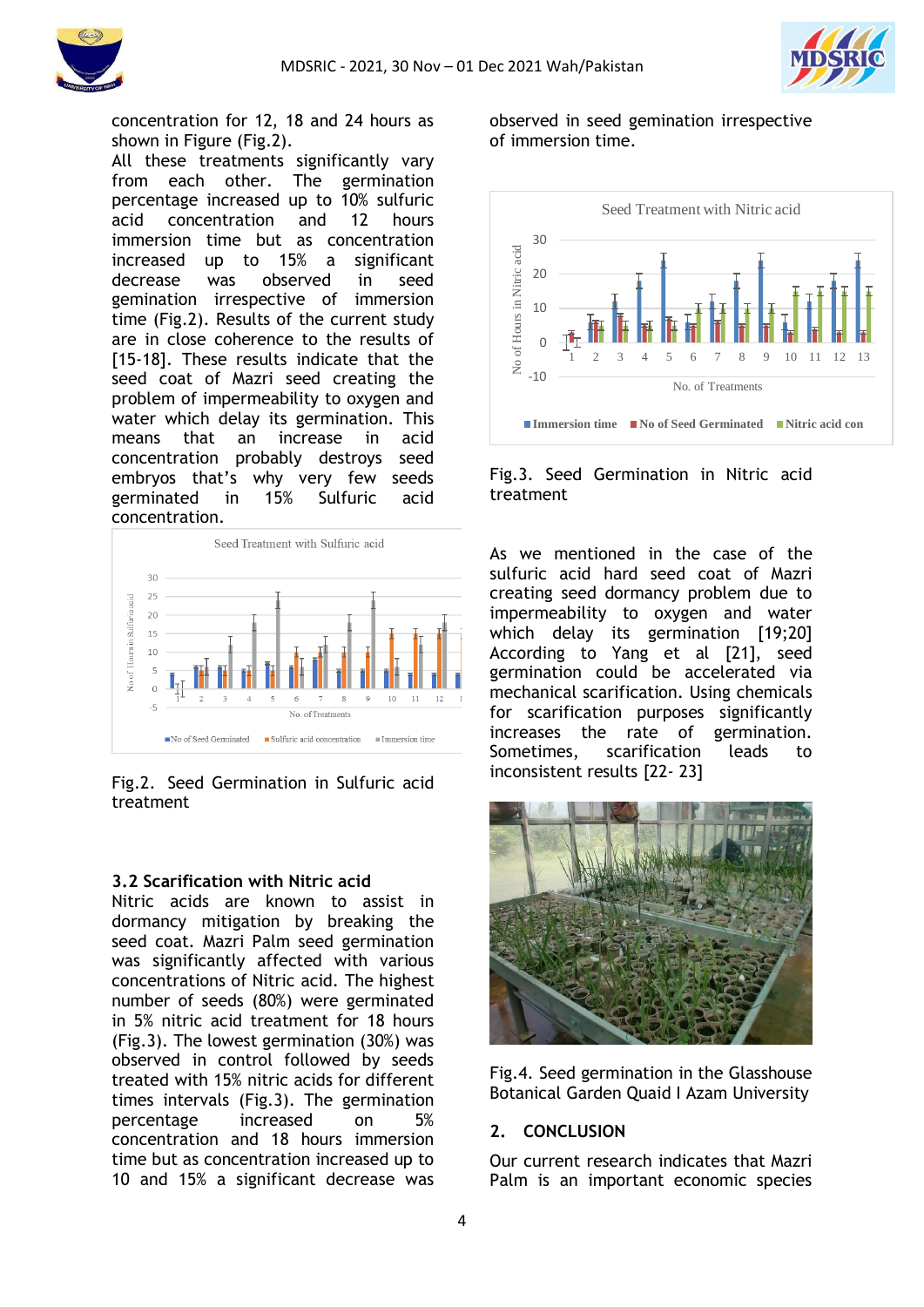



facing a lot of problems in which the slow and low rate of seed germination is the prominent one. In order to know the complex puzzle of seed germination in Mazri Palm. We must try to solve this problem and identify suitable and nonlaborious methods for seed dormancy alleviation in this economic palm. Our research identified a solution and hence elucidate that the species has morphophysiological dormancy that can be overcome through chemical scarification techniques followed by suitable environmental conditions to meet our aim of conservation and propagation.

# **1. REFERENCES**

[1] Abdullah, Z. U. Haq and S.M. Khan. The indispensable bond between Mazri Palm (Nannorrhops ritchiana) and the Indian Porcupine (Hystrix indica) leads them towards extinction!. Biodiversity and Conservation, 28(12), 3387-3388, 2019.

[2] A. Mahmood, M. Sharif, Q. U. Ahmad, R. Mahmood, S. Riaz and M. Zafar. Phytochemical analysis and comprehensive evaluation of antimicrobial activity of Nannorhops ritchiana leaves (Mazari palm). World Journal of Pharmacy and Pharmaceutical Sciences, 6(6), 173-189,2017.

[3] S. M. Goodman, A. Ghafoor. The ethnobotany of southern Balochistan, Pakistan, with particular reference to medicinal plants. Chicago: Field Museum of Natural History; 1992.

[4] Abdullah, S.M. Khan, A. Pieroni, Z. U. Haq and Z. Ahmad. Mazri (Nannorrhops ritchiana (Griff) Aitch.): a remarkable source of manufacturing traditional handicrafts, goods and utensils in Pakistan. Journal of ethnobiology and ethnomedicine, 16(1), 1-13,2020.

[5] A. Latif, S. Begum, M. Adnan, K. Hussian and M. Waseem, Challenges Faced to Mazri Palm (Nannorhops ritchieana): A Case Study of Jhandey, District Mardan-Pakistan. Ethnobotanical Leaflets, (1), 10, 2004.

[6] S. K. Marwat, F. U. Rehman, K. Usman, A. Z. Khakwani, S. Ghulam, N. Anwar and M. Sadiq. Medicoethnobotanical studies of edible wild fruit plants species from the flora of north-western Pakistan (D.I. Khan district). Journal of Medicinal Plants Research. 5:3679–86, 2011.

[7] A.Q. Panhawar, H. I. Abro. Ethnobotanical studies of Mahal Kohistan (Khirthar National Park). Pakistan Journal of Botany, 39:2301–15,2007.

[8] Abdullah. Ecological assessment conservation status and restoration strategies for Nannorrhops ritchiana (Griff.) Aitch. in the Agency of Bajaur FATA Pakistan. MPhil Dissertation, Department of Plant Sciences, QAU, Islamabad, Pakistan (2007).

[9] M. J. Medeiros, M. T. Oliveira, L. Willadino and M. G. Santos. Overcoming seed dormancy using gibberellic acid and the performance of young Syagrus coronata plants under severe drought stress and recovery. Plant Physiology and Biochemistry, 97, 278-286, 2015.

[10] H. C. Mazzottini-dos-Santos, L. M. Ribeiro and D.M.T. Oliveira. Structural changes in the micropylar region and overcoming dormancy in Cerrado palms seeds. Trees, 32(5), 1415-1428. 2018.

[11] H. Lorenzi, H. D. Souza, J. D. M. Costa, L.D. Cerqueira and E. Ferreira. Palmeiras brasileiras e exóticas cultivadas,2004.

[12] J. M. Baskin and C. C. Baskin. What kind of seed dormancy might palms have?. Seed Science Research, 24(1), 17- 22, 2014.

[13] L. C. Barreto, Q. S. Garcia, M. Morales, M. Müller and S. Munné-Bosch. Vitamin E and defense-related